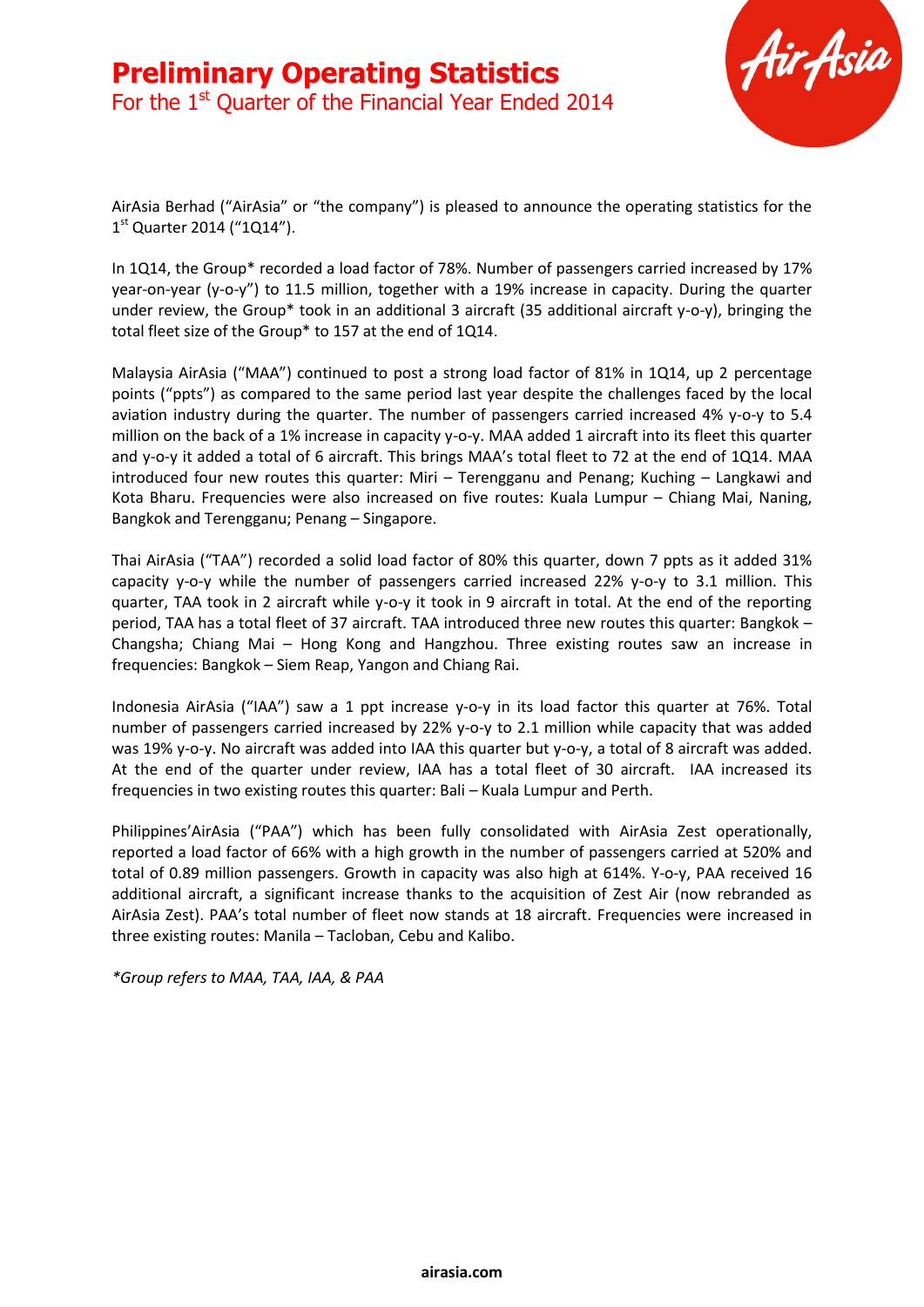# **Preliminary Operating Statistics**

For the 1<sup>st</sup> Quarter of the Financial Year Ended 2014



#### **Group**

### **1 st Quarter 2014 Operating Statistics**

| <b>Group</b>                            | <b>JAN - MAR 2014</b> |            |               |
|-----------------------------------------|-----------------------|------------|---------------|
| (MAA, TAA, IAA, PAA)                    | 2014                  | 2013       | <b>Change</b> |
| Passenger Carried <sup>1</sup>          | 11,481,386            | 9,779,149  | 17%           |
| Capacity <sup>2</sup>                   | 14,652,900            | 12,302,820 | 19%           |
| Load Factor $(\%)^3$                    | 78                    | 79         | $-1$ ppt      |
|                                         |                       |            |               |
| ASK $(mil)^4$                           | 16,271                | 13,991     | 16%           |
| RPK $(mil)^5$                           | 12,774                | 11,049     | 16%           |
|                                         |                       |            |               |
| Number of stages <sup>6</sup>           | 81,405                | 68,348     | 19%           |
| Average stage length (km)               | 1,091                 | 1,167      | $-7%$         |
| Size of fleet at month end <sup>7</sup> | 157                   | 122        | 35            |

*Note: (i) Total fleet at the end of 1Q14 including one under the upcoming AirAsia India is 158. (ii) 1Q2013 figures includes AirAsia Japan as previously reported*

### **Malaysia**

## **1 st Quarter 2014 Operating Statistics**

| <b>Malaysia AirAsia</b>                   | <b>JAN - MAR 2014</b> |                |          |
|-------------------------------------------|-----------------------|----------------|----------|
|                                           | 2014                  | 2013           | Change   |
| Passenger Carried <sup>1</sup>            | 5,373,202             | 5,168,167      | 4%       |
| Capacity <sup>2</sup>                     | 6,669,540             | 6,583,500      | 1%       |
| Load Factor $(\%)^3$                      | 81                    | 79             | 2 ppts   |
| $ASK$ (mil) <sup>4</sup><br>RPK $(mil)^5$ | 7,945<br>6,411        | 7,700<br>5,997 | 3%<br>7% |
| Number of stages <sup>6</sup>             | 37,053                | 36,573         | 1%       |
| Average stage length (km)                 | 1,191                 | 1,153          | 3%       |
| Size of fleet at month end <sup>7</sup>   | 72                    | 66             | 6        |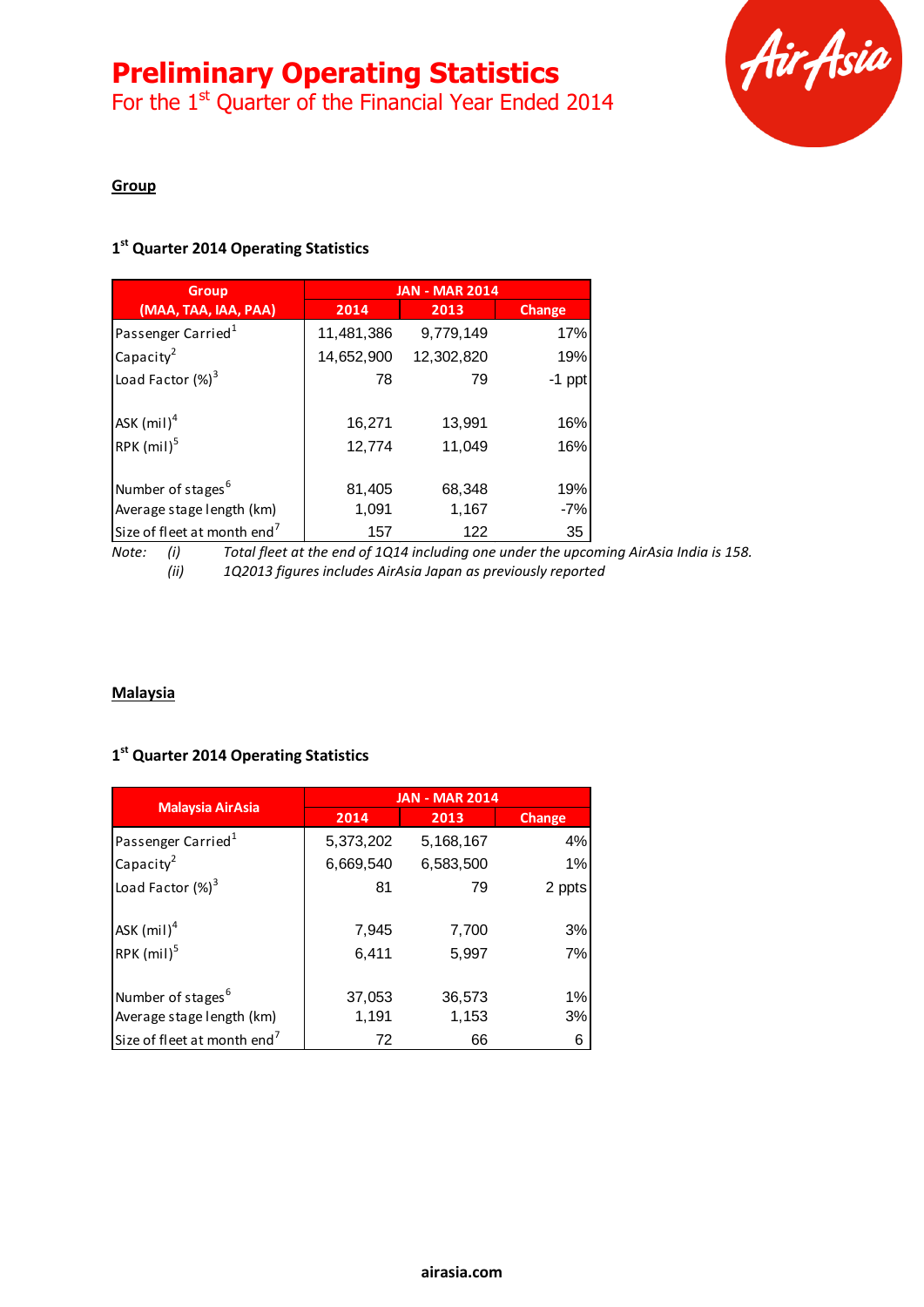## **Preliminary Operating Statistics**

For the 1<sup>st</sup> Quarter of the Financial Year Ended 2014



### **Thailand**

### **1 st Quarter 2014 Operating Statistics**

| <b>Thai AirAsia</b>                     | <b>JAN - MAR 2014</b> |           |         |
|-----------------------------------------|-----------------------|-----------|---------|
|                                         | 2014                  | 2013      | Change  |
| Passenger Carried <sup>1</sup>          | 3,117,205             | 2,563,757 | 22%     |
| Capacity <sup>2</sup>                   | 3,886,200             | 2,961,720 | 31%     |
| Load Factor $(\%)^3$                    | 80                    | 87        | -7 ppts |
| ASK $(mil)^4$                           | 3,822                 | 3,012     | 27%     |
| RPK $(mil)^5$                           | 3,057                 | 2,614     | 17%     |
| Number of stages <sup>6</sup>           | 21,590                | 16,454    | 31%     |
| Average stage length (km)               | 984                   | 1,017     | $-3.3%$ |
| Size of fleet at month end <sup>7</sup> | 37                    | 28        | 9       |

#### **Indonesia**

### **1 st Quarter 2014 Operating Statistics**

| <b>Indonesia AirAsia</b>                | <b>JAN - MAR 2014</b> |           |        |
|-----------------------------------------|-----------------------|-----------|--------|
|                                         | 2014                  | 2013      | Change |
| Passenger Carried <sup>1</sup>          | 2,096,246             | 1,720,594 | 22%    |
| Capacity <sup>2</sup>                   | 2,748,240             | 2,309,400 | 19%    |
| Load Factor $(\%)^3$                    | 76                    | 75        | 1 ppt  |
|                                         |                       |           |        |
| ASK $(mil)^4$                           | 3,126                 | 2,747     | 14%    |
| RPK $(mil)^5$                           | 2,399                 | 2,047     | 17%    |
|                                         |                       |           |        |
| Number of stages <sup>6</sup>           | 15,268                | 12,830    | 19%    |
| Average stage length (km)               | 1,167                 | 1,207     | $-3%$  |
| Size of fleet at month end <sup>7</sup> | 30                    | 22        | 8      |